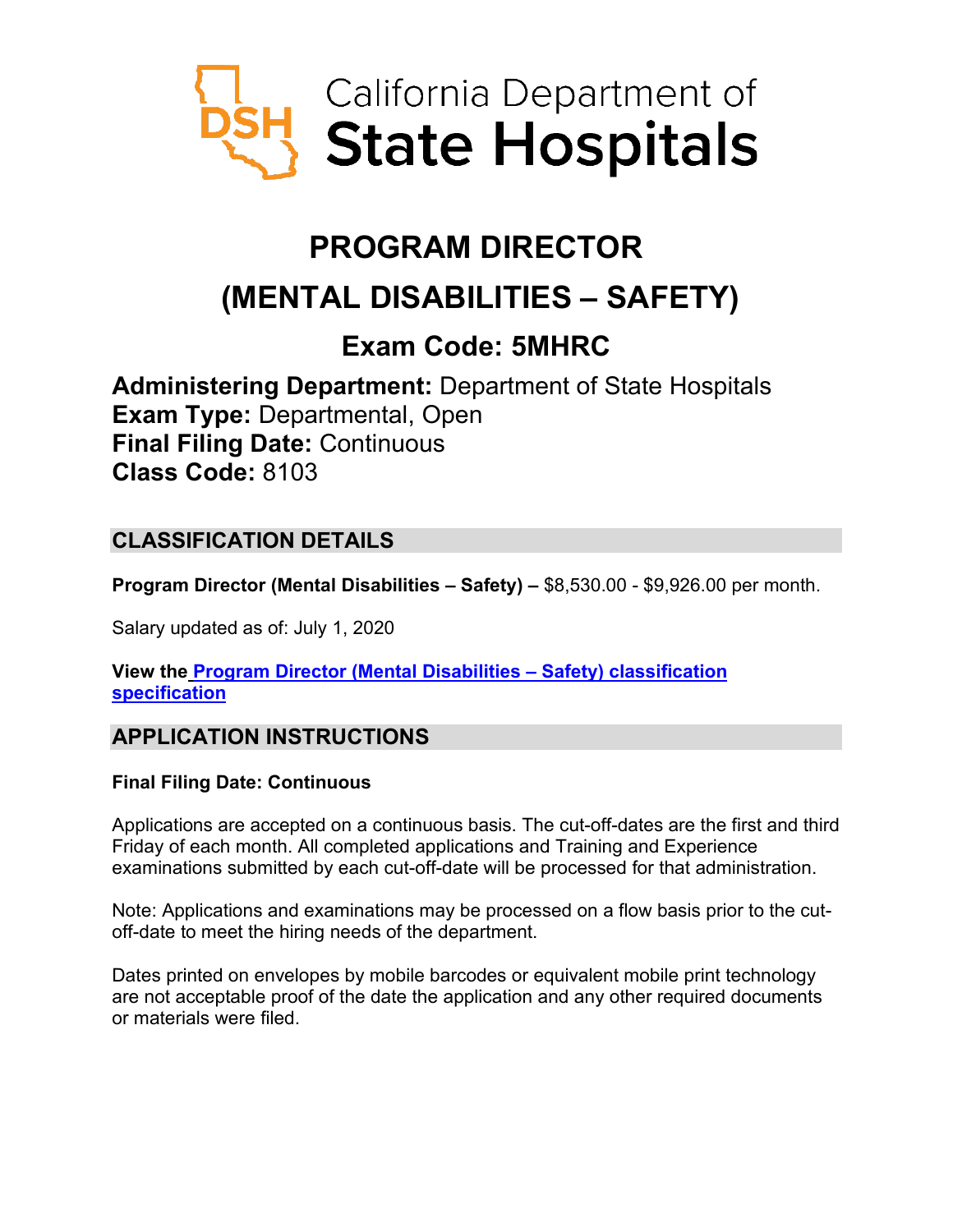#### **Who Should Apply**:

Applicants who meet the Minimum Qualifications as stated on this bulletin may apply for and take this examination. Once you have taken this examination, you may not retake it for **six (6)** months.

Unless otherwise stated on this bulletin, you must meet the Minimum Qualifications by the Final Filing Date or cut-off-date stated above.

#### **How to Apply**:

Applicants are required to submit a[n Examination Application \(STD 678\),](https://jobs.ca.gov/pdf/std678.pdf) found at [www.calcareers.ca.gov,](http://www.calcareers.ca.gov/) either by mail, in person, or via email to the address listed below.

Once your application has been submitted, you must complete the **Training and Experience (T&E)** following the instructions below under, **Taking the Examination.**

Examination Services staff will screen each application. Applicants meeting the minimum qualifications will be admitted into the examination. **Applicants must submit the STD. 678 as well as the T&E. Failure to do so will result in a delay in the examination process.**

#### **The preferred method to apply is by emailing your STD 678 to:**

#### **[ProgramDirectorMentalDisabilities-Safety@dsh.ca.gov](mailto:ProgramDirectorMentalDisabilities-Safety@dsh.ca.gov)**

#### **Electronic signatures are acceptable.**

Indicate the Classification on your Examination Application (STD 678).

You may apply by mail or in person to: Department of State Hospitals – Sacramento Attn: Selection Services Unit, MS-14 1215 O Street Sacramento, CA 95814

Indicate the Classification on your Examination Application (STD 678).

In person hours: Monday through Friday, 8am to 5pm (excluding State holidays)

#### **Special Testing Arrangements:**

If you require assistance or alternative testing arrangements due to a disability, please contact the testing department listed in the Contact Information section of this bulletin.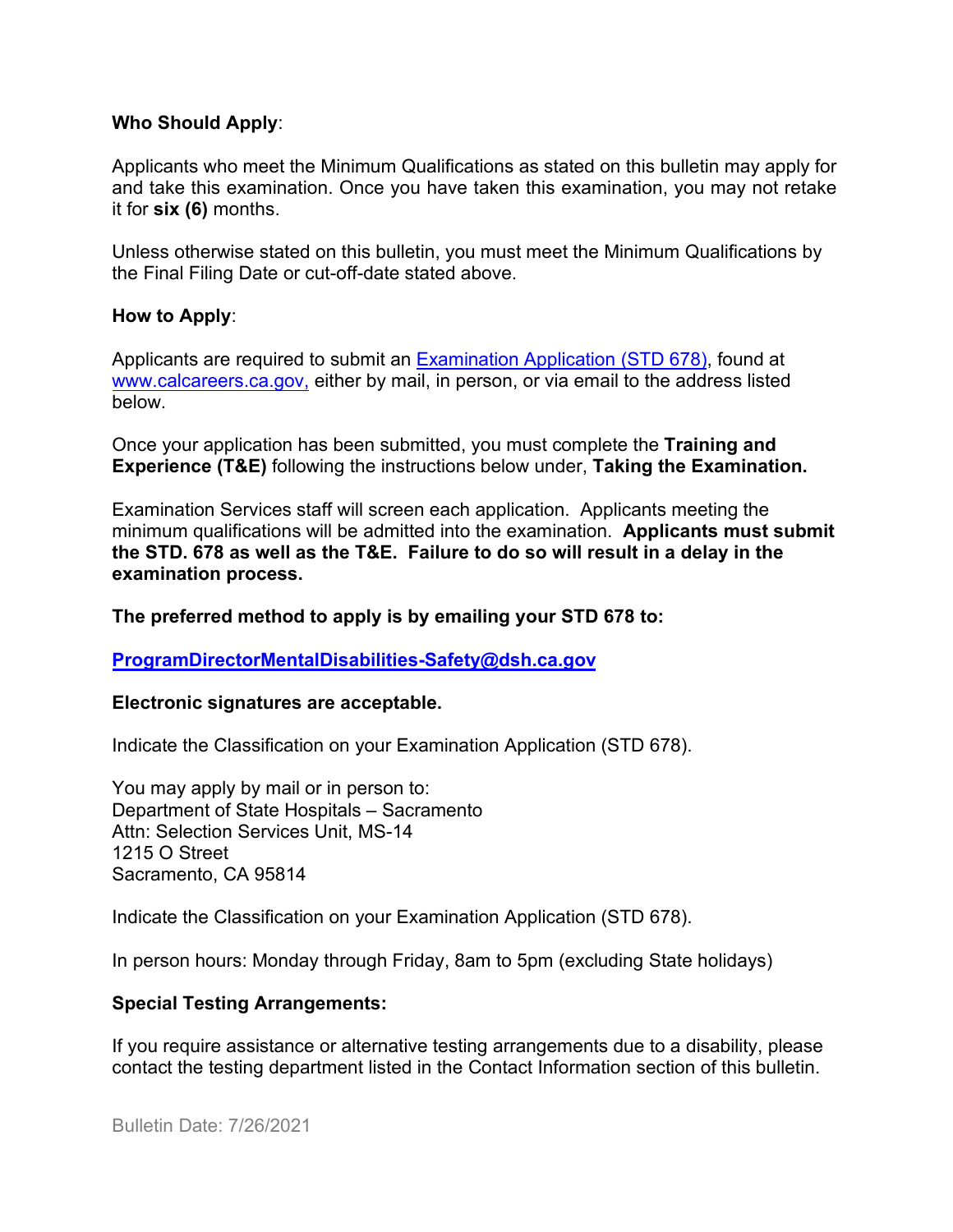## **MINIMUM QUALIFICATIONS**

All applicants must meet the education and/or experience requirements as stated on this exam bulletin to be accepted into the examination. Part-time or full-time jobs, regardless of whether paid or volunteer positions, and inside or outside California state service will count toward experience.

#### **Either I**

One year of clinical experience performing the duties of a Program Assistant (Mental Disabilities), Program Assistant (Mental Disabilities Safety), or Nursing Coordinator.

## **Or II**

Four years of clinical nursing experience in the Department of Mental Health performing the duties of a class comparable in level of responsibility to that of a Unit Supervisor, Standards Compliance Coordinator, or Supervising Registered Nurse, three years of which must have been in a treatment program for persons with mental disabilities.

## **Or III**

Four years of clinical experience working with persons who have mental or developmental disabilities as a psychiatric social worker, psychologist, rehabilitation therapist, or teacher, three years of which must have been in a treatment program for persons with mental disabilities.

## **POSITION DESCRIPTION**

Incumbents review and approve overall treatment plans and evaluate forensic client, patient, or inmate progress; plan, coordinate, implement, and evaluate program objectives and results; establish operational policies and procedures to meet program objectives; formulate and determine program priorities; determine staffing requirements and ratios; work with developmental center or hospital administrative personnel, central treatment services personnel, service chiefs, other Program Directors, staff assistants, and consultants in implementing program objectives; recruit, select, and assign program personnel; develop program budget; develop and implement quality assurance programs; establish standards of performance necessary to achieve program objectives; participate in program-related community activities; visit treatment wards on a regular basis; arrange for appropriate medical services when necessary; observe and intervene in instances of disruptive or assaultive behavior; and ensure the security and safety of forensic clients, patients, inmates, staff, and visitors with the program.

## **SPECIAL PERSONAL CHARACTERISTICS**

A willingness to work at developmental centers, State hospitals, or at correctional facilities contracting with the Department of Mental Health for diagnostic and treatment services; leadership ability; empathetic and objective understanding of the problems of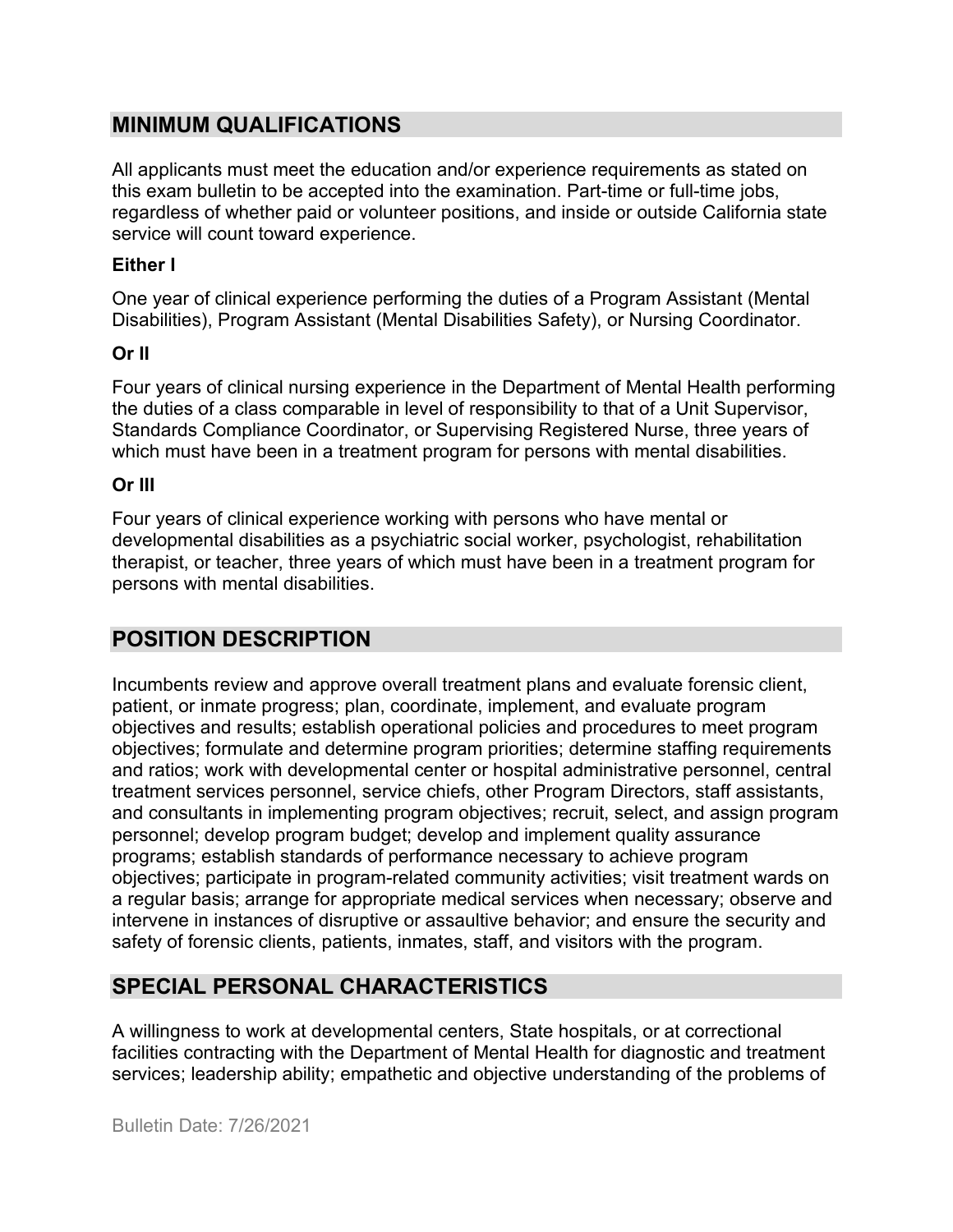developmentally or mentally disordered offenders; tact; patience; and emotional stability.

## **SPECIAL PHYSICAL CHARACTERISTICS**

Incumbents must possess and maintain sufficient strength, agility, and endurance to perform during physically, mentally, and emotionally stressful and emergency situations encountered on the job without endangering their own health and well-being or that of their fellow employees, forensic clients, patients, inmates, or the public.

## **EXAMINATION SCOPE**

**Training and Experience Evaluation –** Weighted 100% of the final score. The examination will consist solely of a **Training and Experience Evaluation.** To obtain a position on the eligible list, a minimum score of 70% must be received.

#### **Knowledge of:**

- 1. Principles and methods of health care, rehabilitation, education, and psychiatric treatment as related to the care and treatment of forensic clients, patients, or inmates with developmental or mental disabilities.
- 2. the care and treatment of forensic clients, patients, or inmates with developmental or mental disabilities.
- 3. principles for maximizing the physical, cognitive, and social development of forensic clients, patients, or inmates.
- 4. specific expertise related to program content.
- 5. principles, procedures, and techniques used in planning, evaluating, and administering a multidisciplinary forensic client, patient, or inmate treatment program.
- 6. principles and practices of personnel management and effective supervision.
- 7. State and Federal laws and rules pertaining to developmental center or mental hospital administration; principles and practices of community organization for developmental or mental disabilities.
- 8. developmental center/hospital organization, management, and procedures.
- 9. A manager's role in equal employment opportunities.

## **Ability to:**

- 1. Plan, direct, and coordinate a program that provides care and treatment and maximizes the progress of forensic clients, patients, or inmates.
- 2. Direct research and evaluation projects.
- 3. Analyze complex problems and take appropriate action.
- 4. Formulate and manage a multidisciplinary forensic client, patient, or inmate treatment program.

Bulletin Date: 7/26/2021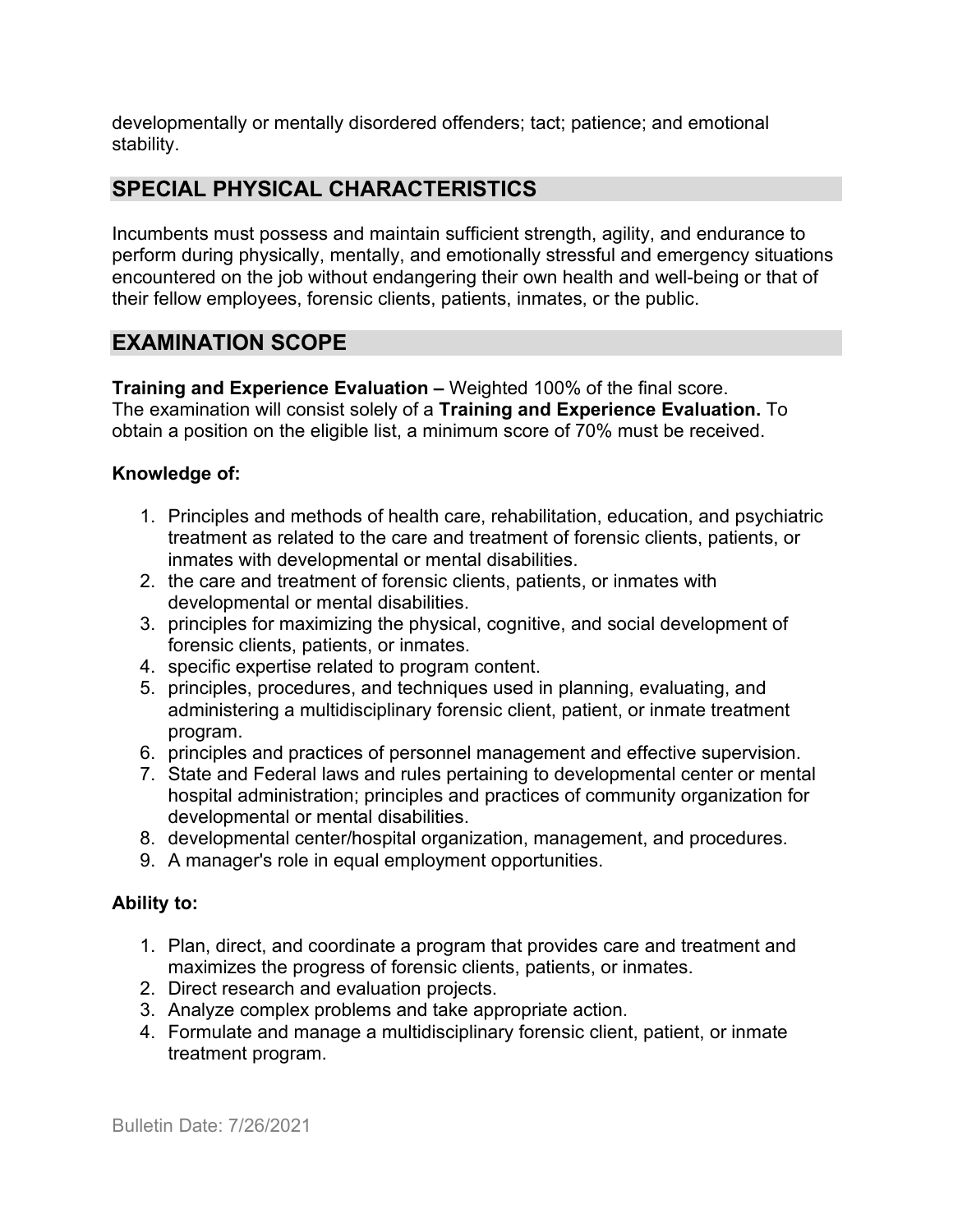- 5. Integrate the program with the overall functions of the developmental center/hospital.
- 6. Communicate effectively.
- 7. Work independently in identifying the need for and developing proposed changes in program practices and procedures.

## **ELIGIBLE LIST INFORMATION**

A Departmental, Open eligible list for the **Program Director (Mental Disabilities – Safety)** classification will be established for:

#### **Department of State Hospitals**

The names of **successful** competitors will be merged onto the eligible list in order of final score regardless of exam date. Eligibility expires **12 months** after it is established. Applicants must then retake the examination to reestablish eligibility.

Veterans' Preference will be granted for this examination. In accordance with Government Codes 18973.1 and 18973.5, whenever any veteran, or widow or widower of a veteran achieves a passing score on an open examination, he or she shall be ranked in the top rank of the resulting eligible list.

Veterans status is verified by the California Department of Human Resources (CalHR). Information on this program and the Veterans' Preference Application (Std. form 1093) is available online at the following website:

<https://www.jobs.ca.gov/CalHRPublic/Landing/Jobs/VeteransInformation.aspx>

Additional information on veteran benefits is available at the Department of Veterans Affairs.

Career credits are not granted for examinations administered on an Open or Promotional basis.

## **PREPARING FOR THE EXAMINATION**

Here is a list of suggested resources to have available prior to taking the exam.

- 1. **Employment History:** Employment dates, job titles, organization names and addresses, names of supervisors or persons who can verify your job responsibilities, and phone numbers of persons listed above.
- 2. **Education:** School names and addresses, degrees earned, dates attended, courses taken (verifiable on a transcript), persons or office who can verify education, and phone numbers of persons or offices listed above.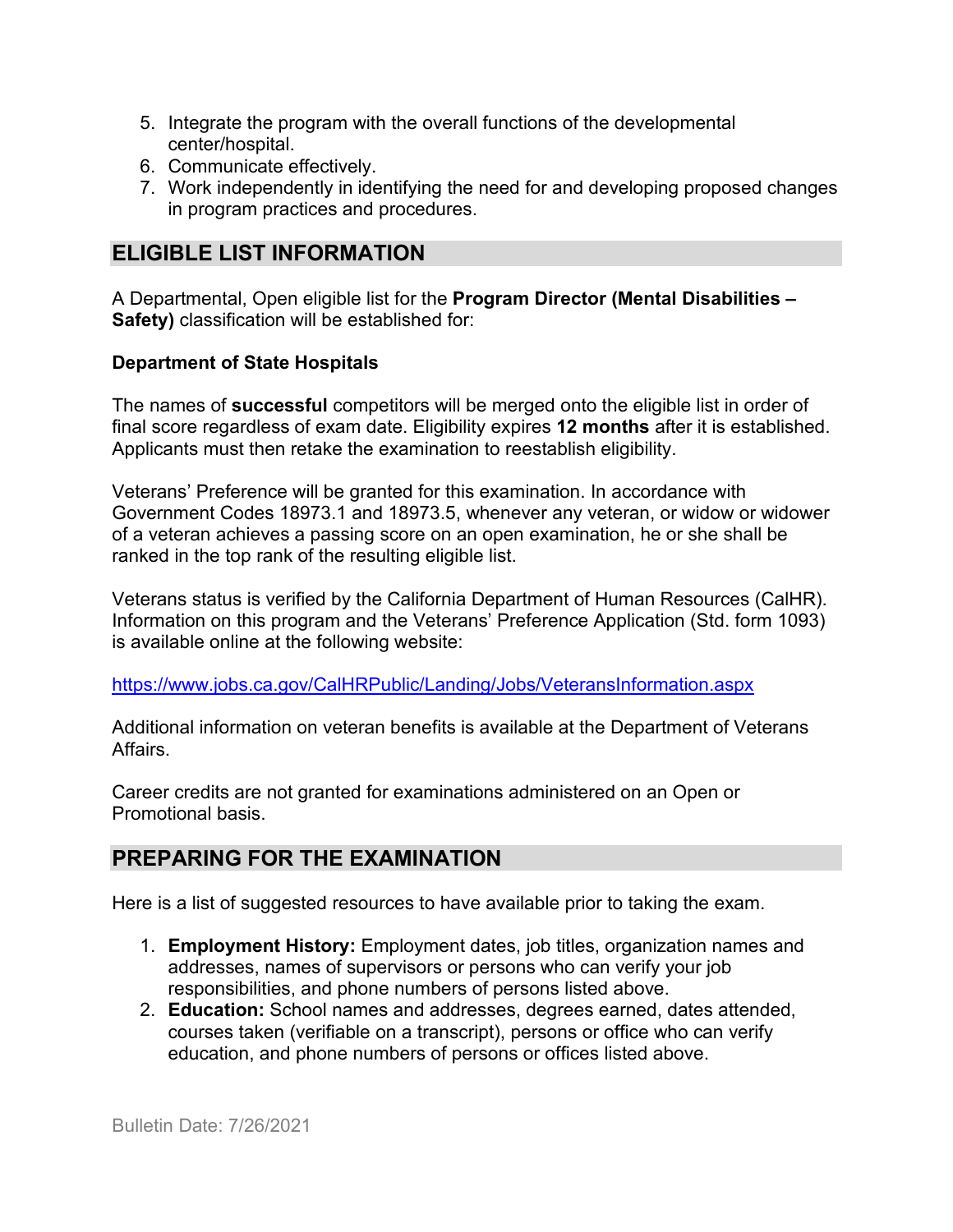3. **Training:** Class titles, certifications received, names of persons who can verify your training, and phone numbers of persons listed above.

## **TAKING THE EXAMINATION**

**Step 1. Submit your STD 678 (email preferred: [ProgramDirectorMentalDisabilities-](mailto:ProgramDirectorMentalDisabilities-Safety@dsh.ca.gov)[Safety@dsh.ca.gov\)](mailto:ProgramDirectorMentalDisabilities-Safety@dsh.ca.gov)**

**Step 2.** Click on this link to take the **[Program Director \(Mental Disabilities –](https://www.surveymonkey.com/r/3TPYRXX) Safety)** [examination](https://www.surveymonkey.com/r/3TPYRXX)**.**

**Note: If you do not submit a separate application for this examination following the instructions above, your exam results will not be processed, and you will not be added to the eligibility list.**

## **TESTING DEPARTMENTS**

Department of State Hospitals

## **CONTACT INFORMATION**

Questions relating to this exam should be directed to:

Department of State Hospitals Selection Services Unit Monday through Friday, 8am to 5pm (excluding State Holidays) Phone: 916-651-8832 Email: **[ProgramDirectorMentalDisabilities-Safety@dsh.ca.gov](mailto:ProgramDirectorMentalDisabilities-Safety@dsh.ca.gov)**

California Relay Service: 1-800-735-2929 (TTY), 1-800-735-2922 (Voice). TTY is a Telecommunications Device for the Deaf, and is reachable only from phones equipped with a TTY Device.

## **EQUAL OPPORTUNITY EMPLOYER**

The State of California is an equal opportunity employer to all, regardless of age, ancestry, color, disability (mental and physical), exercising the right of family care and medical leave, gender, gender expression, gender identity, genetic information, marital status, medical condition, military or veteran status, national origin, political affiliation, race, religious creed, sex (includes pregnancy, childbirth, breastfeeding, and related medical conditions), and sexual orientation.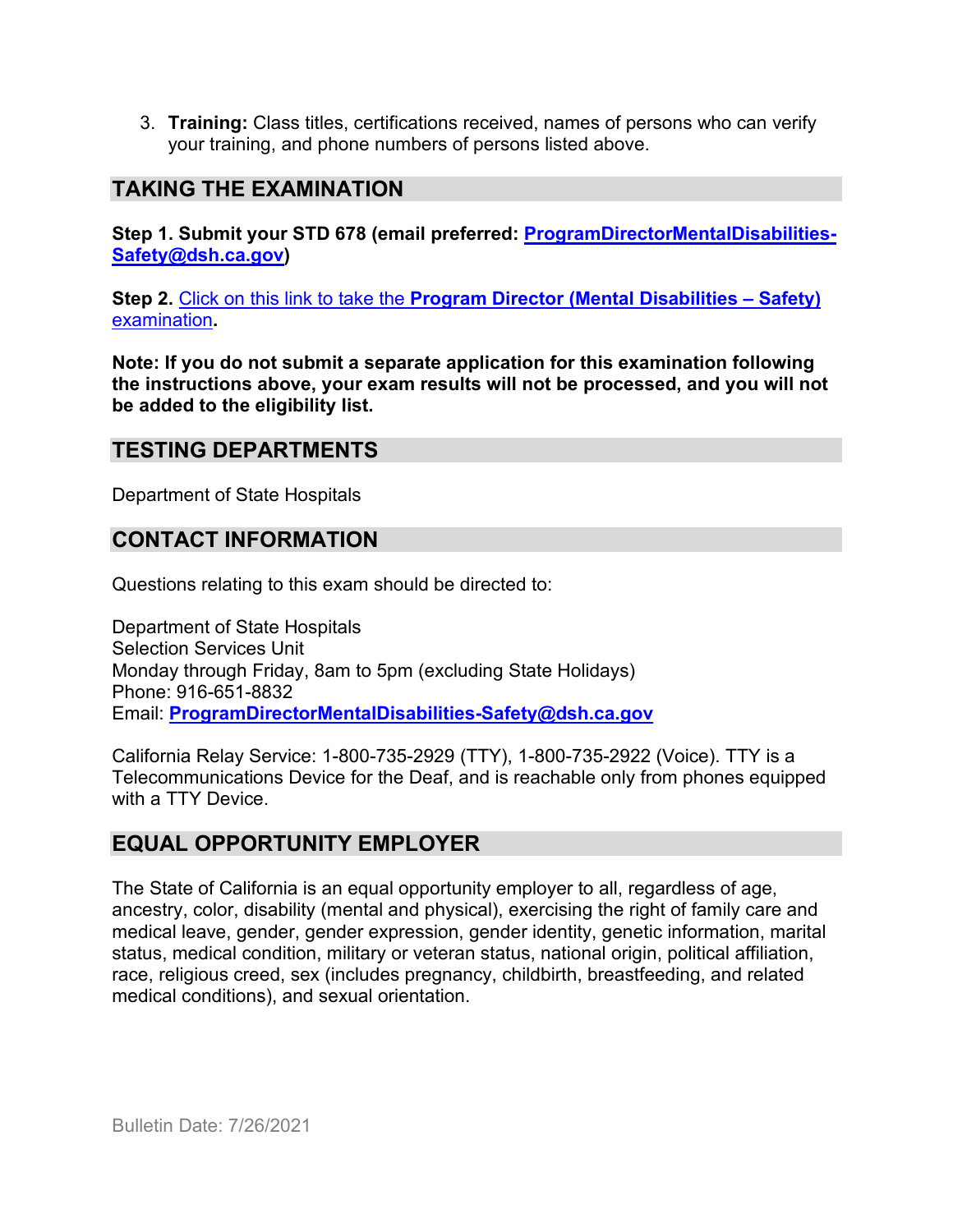## **DRUG-FREE STATEMENT**

It is an objective of the State of California to achieve a drug-free State work place. Any applicant for State employment will be expected to behave in accordance with this objective, because the use of illegal drugs is inconsistent with the law of the State, the rules governing civil service, and the special trust placed in public servants.

### **GENERAL INFORMATION**

Examination and/or Employment Application (STD 678) forms are available at the California Department of Human Resources, local offices of the Employment Development Department, and through your CalCareer Account at the following website:

#### **http://www.CalCareers.ca.gov/**

If you meet the requirements stated on this examination bulletin, you may take this examination, which is competitive. Possession of the entrance requirements does not assure a place on the eligible list. Your performance in the examination described in this bulletin will be rated against a predetermined job-related rating, and all applicants who pass will be ranked according to their score.

The Department of State Hospitals reserves the right to revise the examination plan to better meet the needs of the service, if the circumstances under which this examination was planned change. This examination may be canceled by the Department of State Hospitals at any time prior to the establishment of the employment list. Such revision or cancelation will be in accordance with civil service laws and rules and all applicants will be notified.

General Qualifications: Applicants must possess essential personal qualifications including integrity, initiative, dependability, good judgement, the ability to work cooperatively with others, and a state of health consistent with the ability to perform the assigned duties of the class. A medical examination may be required. In open examinations, investigation may be made of employment records and personal history and fingerprinting may be required.

Eligible Lists: Eligible lists established by competitive examination, regardless of date, must be used in the following order: 1) sub-divisional promotional, 2) departmental promotional, 3) multi-departmental promotional, 4) servicewide promotional, 5) departmental open, 6) open. When there are two lists of the same kind, the older must be used first. Eligible lists will expire in one to four years unless otherwise stated on the bulletin.

High School Equivalence: Equivalence to completion of the  $12<sup>th</sup>$  grade may be demonstrated in any one of the following ways: 1) passing the General Education